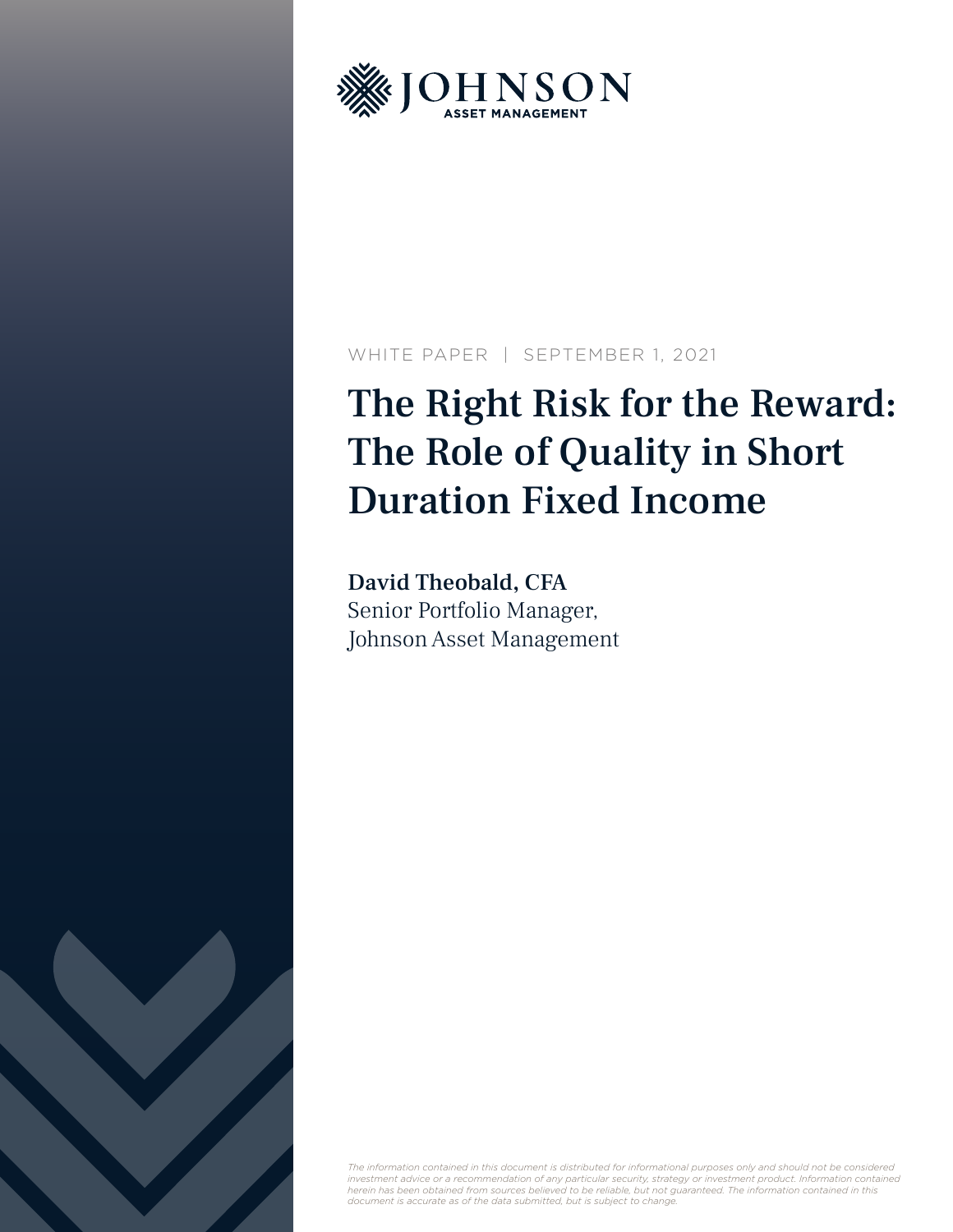# Introduction

Investors frequently need a safe, short-term allocation for earmarked assets or excess cash in portfolios. Whether anticipating a near-term liability, waiting for a more opportune time to invest in risk-assets, or debating their future investment strategy, a safe, liquid option with limited downside is a logical solution for funds that are intended for future use. However, in today's low interest rate environment, a cash or money market allocation offers little to no income, creating significant opportunity cost for an investor who sits in cash for any length of time. In this paper, we examine the merits and objectives of a Short Duration fixed income allocation, as well as the downside of stretching too far to generate returns.

# The Case for a Short Duration Fixed Income Allocation Instead of Cash

Short Duration bond funds can invest in a wider range of fixed income securities than money market funds, which can broaden the opportunity set and lead to higher levels of income and total returns compared to cash equivalents. Examining rolling one-year periods over the last 20 years, short-term investment grade bonds have outperformed T-bills 84% of the time, by an average of 1.60%. What's more, short-term bond returns are rarely negative. In fact, rolling one-year returns for the BofA ML 1-3 year corporate and government bond index have been negative during only one period in the last 20 years (-0.19%), meaning returns have been positive 99.6% of the time.

*Exhibit 1: Short Duration Bond Returns*

| <b>SHORT DURATION BOND RETURNS</b> |          |  |  |  |
|------------------------------------|----------|--|--|--|
| Average 12m Return                 | $+2.98%$ |  |  |  |
| Average Excess Return vs. Cash     | $+1.60%$ |  |  |  |
| % of Time Positive                 | 99.6%    |  |  |  |
| Worst 12m Return                   | $-0.19%$ |  |  |  |
| # Observations                     | 241      |  |  |  |

*Source: eVestment and Bloomberg Data from 6/30/2001 – 6/30/2021. Short Duration Bond represented by the ICE BofA ML 1-3 Year Corp. & Gov. Index; Cash represented by the ICE US 1-Mo. Treasury Bill Index.*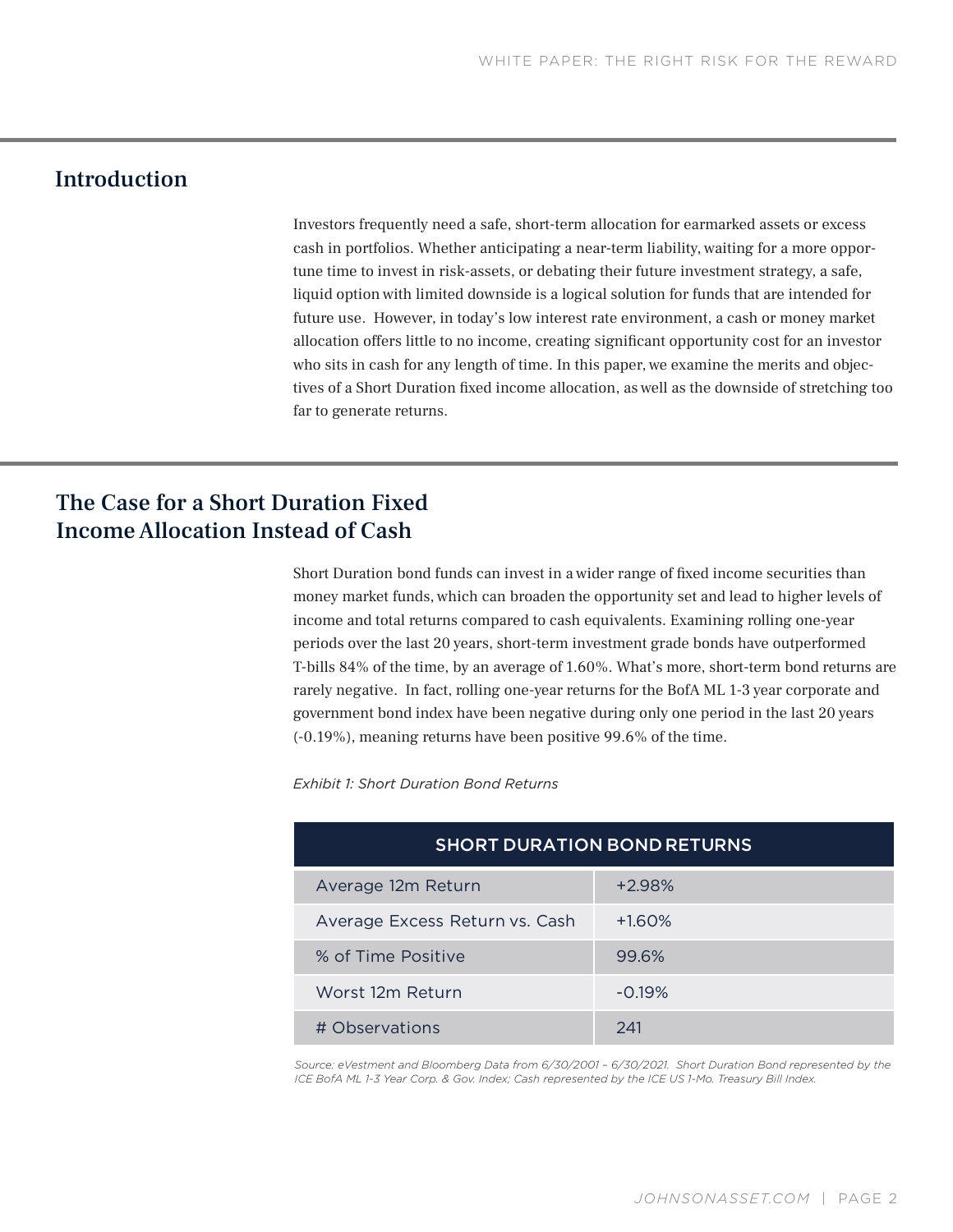## The Danger of Reaching for Returns

As shown in Exhibit 1, a Short Duration fixed income allocation of investment grade bonds frequently out-earns cash with very limited downside. However, in an effort to generate increased returns, many Short Duration fund managers stretch for yield, moving down in quality in order to generate more income. In many cases, Short Duration managers even buy "junk" bonds rated below investment grade for Short Duration allocations. In fact, out of 123 institutional class funds in Morningstar's Short Duration universe, only 10 qualify as "BBB or higher."

*Exhibit 2: JIBDX Credit Quality Compared with the Morningstar Short Duration Universe, Institutional Share Class Funds*



### JIBDX CREDIT QUALITY COMPARED TO INSTITUTIONAL CLASS, SHORT DURATION BOND FUNDS

*The above chart compares the credit quality of JIBDX (the Johnson Institutional Short Duration Bond Fund) to all other rated Institutional class mutual funds within the Morningstar universe "US Fund Short-Term Bond". Each category indicates the number of funds within the universe that contain no holdings below the given rating. Source: Morningstar as of 8/11/2021*

While the higher yield offered by junk bonds may boost long-term total returns, it does so by introducing a volatile, equity-like risk/return component into an asset class that should be high-quality, liquid, and resilient, particularly during times of stress. Furthermore, it is precisely during these times of stress when the investor may have an unanticipated need for cash or seek to rebalance out of Short Duration opportunistically into risk-assets. Exhibit 3 shows the performance of High Yield fixed income and Short Duration High Yield during the worst 10 quarters for the S&P 500.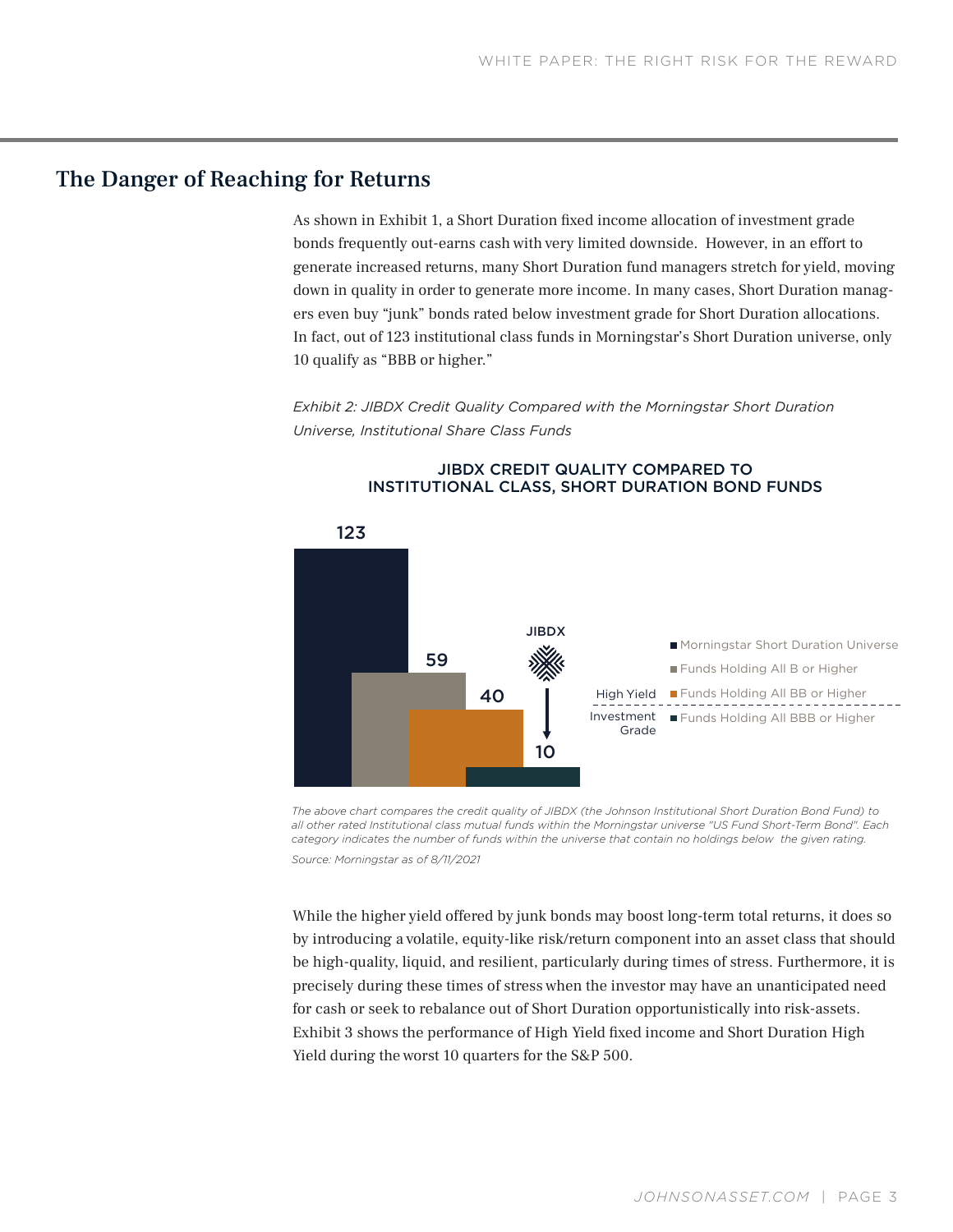| <b>QUARTER</b>      | <b>S&amp;P 500</b> | <b>CORPORATE HY</b> | <b>SHORT DURATION HY</b> |  |
|---------------------|--------------------|---------------------|--------------------------|--|
| Q4 2008             | $-21.94%$          | $-17.88%$           | $-12.74%$                |  |
| Q1 2020             | $-19.60\%$         | $-12.68%$           | $-13.46\%$               |  |
| Q <sub>2</sub> 2002 | $-17.28%$          | $-2.93%$            | $-3.33\%$                |  |
| Q <sub>2</sub> 2001 | $-14.68%$          | $-4.23%$            | $-2.27%$                 |  |
| Q3 2011             | $-13.87%$          | $-6.06%$            | $-8.46%$                 |  |
| Q4 2018             | $-13.52%$          | $-4.53%$            | $-3.50\%$                |  |
| Q <sub>2</sub> 2002 | $-13.40%$          | $-6.41%$            | $-5.40%$                 |  |
| Q1 2001             | $-11.86\%$         | 6.36%               | $-0.41%$                 |  |
| Q <sub>2</sub> 2010 | -11.43%            | $-0.11%$            | $-1.81%$                 |  |
| Q1 2009             | $-11.01\%$         | 5.98%               | 5.95%                    |  |
| <b>Average</b>      | $-14.86%$          | $-4.25%$            | $-4.54%$                 |  |

*Exhibit 3: Comparison of High Yield and Short Duration High Yield During the Most Recent 10 Worst Quarters for the S&P 500*

*Quarterly returns shown for the most recent 10 worst quarters for the S&P 500. Source: Bloomberg Data as of 6/30/2021, Corporate HY represented by the Bloomberg Barclays Corporate High Yield Index; Short Duration HY represented by the Bloomberg Barclays Corporate High Yield 1-5 Year Index.* 

While most would expect that High Yield has typically generated negative returns during risk-off periods, they may be surprised to learn that Short Duration High Yield has exhibited greater downside on average than the broader High Yield market. Since many investors in the Short Duration space express a preference for safety and liquidity, an allocation to High Yield within their portfolios should be avoided.

# Is There a Sweet Spot for Better Returns without Too Much Risk?

Given that the downside of including High Yield in a Short Duration allocation is clear, investors may then ask whether they should include any credit component in their Short Duration bond allocation whatsoever. We strongly believe the answer is yes! The increased income generated from investment grade corporate bonds provides a boost to total returns without increasing downside risk, and the potential for corporate bond spreads to tighten during periods of economic strength can help act as a buffer against rising interest rates. As a result, a blended allocation of government securities and corporate bonds has historically provided higher returns, lower standard deviation, and better risk-adjusted returns than government securities alone as shown below.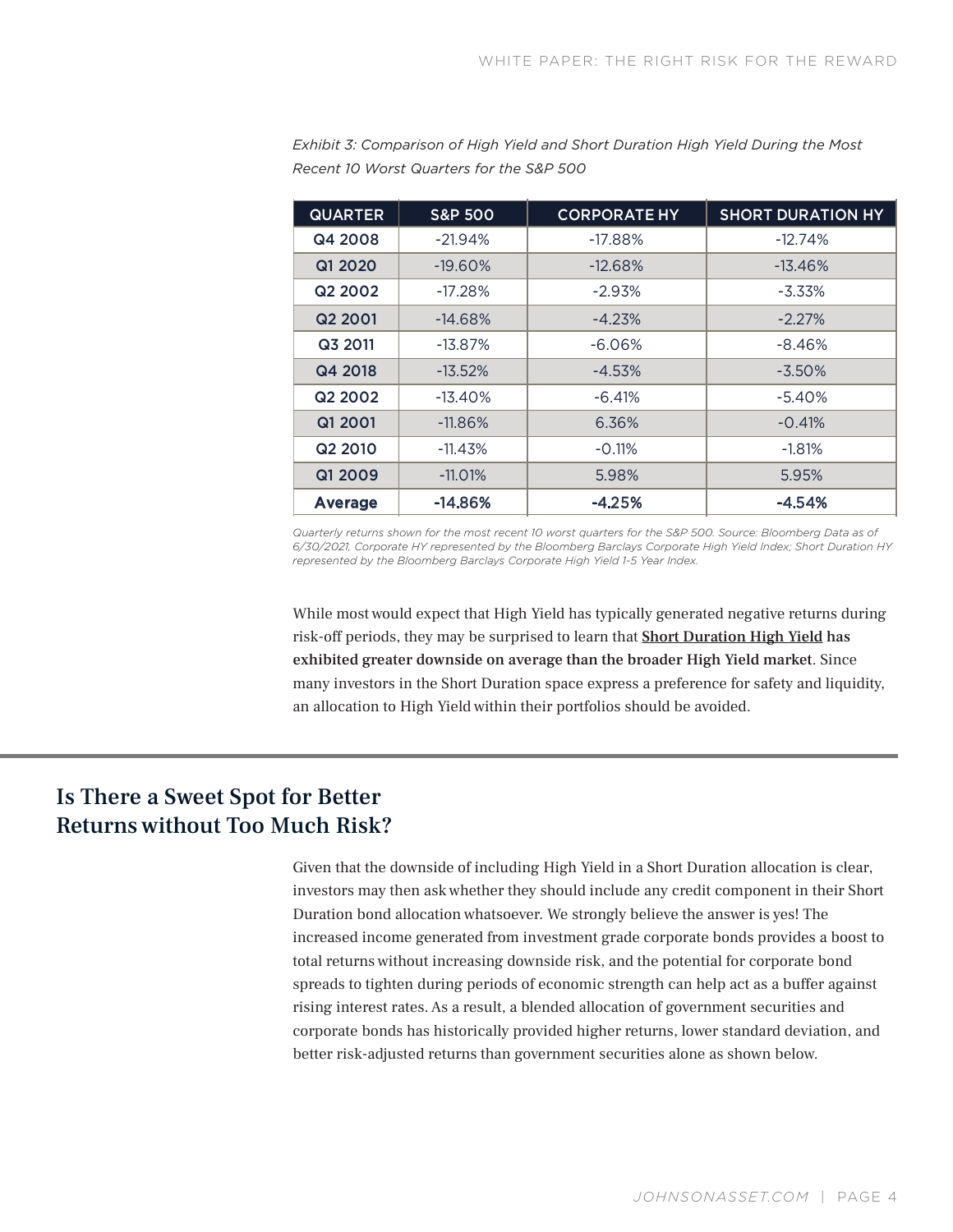

*Exhibit 4: The Sweet Spot for Short Duration Risk/Reward*

#### RISK (STANDARD DEVIATION)

| <b>SHORT DURATION ALLOCATION</b> | <b>SHARPE</b><br><b>RATIO</b> | <b>INFORMATION</b><br><b>RATIO</b> | <b>MAX</b><br><b>DRAWDOWN</b> | <b>WORST</b><br><b>PERIOD</b> |
|----------------------------------|-------------------------------|------------------------------------|-------------------------------|-------------------------------|
| Government                       | 0.83                          | 0.86                               | $-1.80%$                      | $-1.59%$                      |
| Government/Credit Blend          | 1.02                          | 1.04                               | $-1.87%$                      | $-1.62%$                      |
| Credit                           | 0.99                          | 0.98                               | $-7.63%$                      | $-4.66%$                      |
| High Yield                       | 0.68                          | 0.68                               | $-31.46%$                     | $-13.02%$                     |

*Source: eVestment and Bloomberg Data from 6/30/2001 – 6/30/2021. Government represented by the Bloomberg Barclays 1-5 Yr. Gov. Index; Government/Credit Blend represented by the Bloomberg Barclays 1-5 Yr. Gov/Cred Index; Credit represented by the Bloomberg Barclays 1-5 Yr. Credit Index; High Yield represented by the Bloomberg Barclays Global High Yield Corporate 1-5 Yr. Index.*

# What Makes Johnson Different?

We believe Johnson stands out from its competitors by implementing our "Quality Yield" investment discipline across all of our fixed income portfolios. This discipline is built on the belief that fixed income plays two crucial roles within asset allocations. First and foremost, we believe fixed income should serve as the anchor of a portfolio – providing stability and protection, especially during periods of economic and market volatility. Second, fixed income should be a consistent and reliable source of compounding income. Our "Quality Yield" investment discipline seeks to accomplish these mutual objectives by blending a structural tilt toward investment grade spread sectors with a strict quality credit selection process. As a result, we seek to build portfolios that maximize yield and total return while also providing reliable downside risk protection to the portfolio.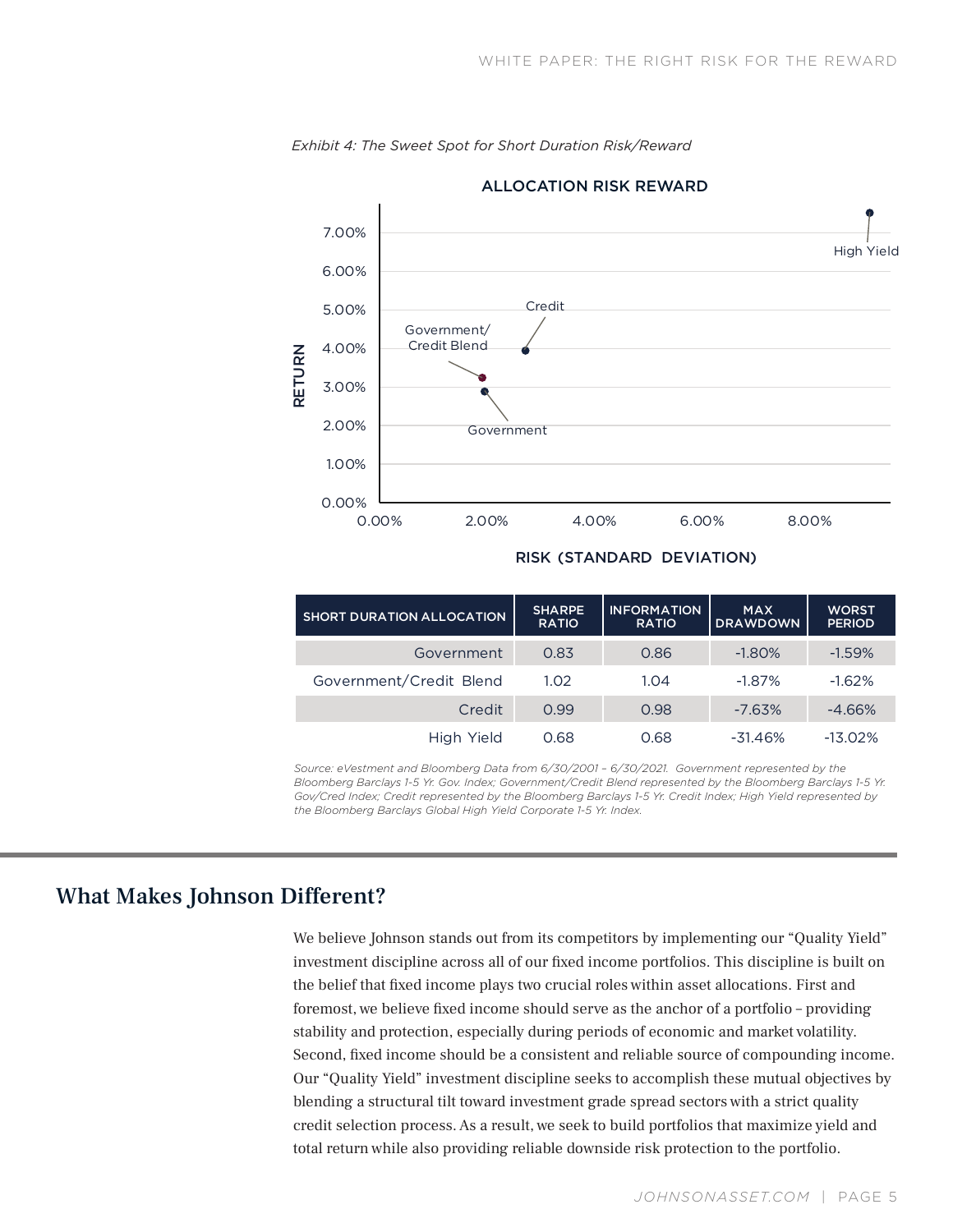This approach is particularly unique in the Short Duration space, where many managers allocate to low-quality securities, which can risk jeopardizing their investors' objectives of safety and stability. Johnson Institutional Short Duration Bond Fund does not compromise on quality which has led to strong risk-adjusted results over time and throughout a variety of market environments. Exhibit 4 below illustrates that point, showing that the Johnson Short Duration Bond Fund (JIBDX) has posted top quartile metrics in maximum drawdown, standard deviation, worst quarter, and Sharpe ratio over the last 10 years.

*Exhibit 5: JIBDX Performance Compared with the Morningstar Short Duration Universe, Institutional Class Funds* 



### JIBDX COMPARED TO INSTITUTIONAL CLASS, SHORT DURATION BOND FUNDS

*The above chart compares JIBDX (the Johnson Institutional Short Duration Bond Fund) to all other rated I-share mutual funds with 10 or more years of returns within the Morningstar universe "US Fund Short-Term Bond". Source: Zephyr and Morningstar as of 6/30/2021*

### Summary

In summary, we have shown that a Short Duration fixed income allocation can boost returns by making use of short-term assets or transitory cash in portfolios. However, we caution against stretching for yield in a portion of the portfolio that is intended to be safe, particularly by introducing High Yield or "junk" bonds to the allocation. Finally, we propose that there is an ideal risk/reward sweet spot for Short Duration by utilizing both government bonds and high-quality credit. We believe that through our "Quality Yield" investment discipline, the Johnson Short Duration Bond Fund provides a consistent balance of generating income in the portfolio while remaining focused on the safety provided by high-quality bonds.